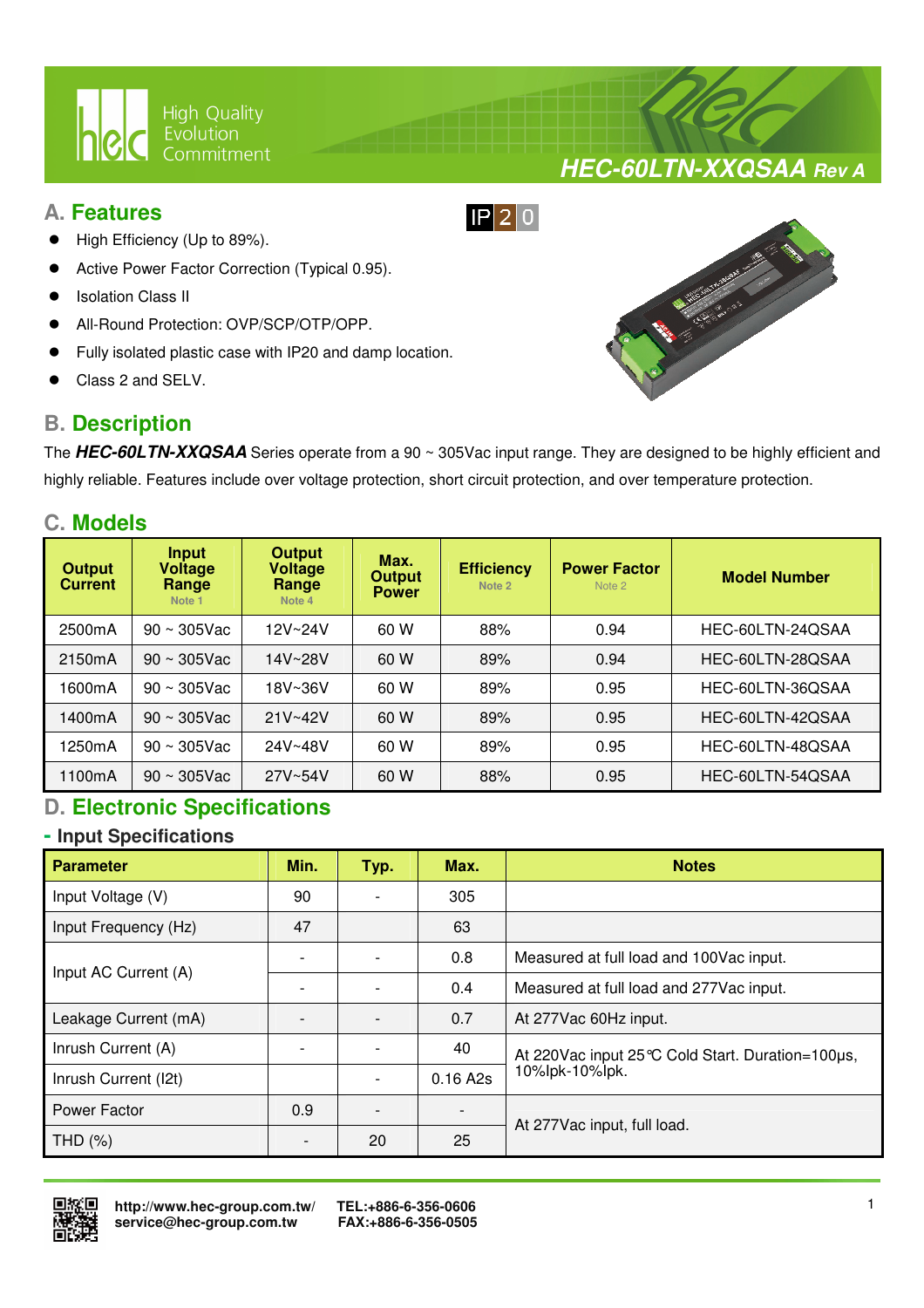

 $\overline{a}$ 



## **- Output Specifications**

| <b>Parameter</b>             | Min.           | Typ. | Max.  | <b>Notes</b>                                                                          |
|------------------------------|----------------|------|-------|---------------------------------------------------------------------------------------|
| Output Current (mA)          |                |      |       |                                                                                       |
| $lo = 2500$ mA               | 2375           |      | 2625  |                                                                                       |
| $lo = 2150 mA$               | 2043           |      | 2258  |                                                                                       |
| $I_0 = 1600 \text{ mA}$      | 1520           |      | 1680  |                                                                                       |
| $I_0 = 1400$ mA              | 1330           |      | 1470  |                                                                                       |
| $I_0 = 1250$ mA              | 1188           |      | 1313  |                                                                                       |
| $I_0 = 1100 \text{ mA}$      | 1045           |      | 1155  |                                                                                       |
| No Load Output Voltage (V)   |                |      |       |                                                                                       |
| $lo = 2500$ mA               |                |      | 35    |                                                                                       |
| $lo = 2150 mA$               |                |      | 35    |                                                                                       |
| $I_0 = 1600 \text{ mA}$      |                |      | 50    | There will be no damage or hazardous conditions<br>occurred with no loading.          |
| $lo = 1400$ mA               |                |      | 63    |                                                                                       |
| $lo = 1250 mA$               |                |      | 63    |                                                                                       |
| $Io = 1100$ mA               |                |      | 63    |                                                                                       |
|                              |                |      | $1\%$ | Measured by 20 MHz bandwidth oscilloscopes and                                        |
| Output Ripple Voltage (V)    |                |      | Vomax | the output paralleled a 0.1uF ceramic capacitor and<br>a 10uF electrolytic capacitor. |
| Output Voltage Overshoot (%) |                |      | 110   | At full load condition.                                                               |
| Line Regulation (%)          | $\overline{a}$ |      | ±3    |                                                                                       |
| Load Regulation (%)          | $\overline{a}$ |      | ±5    |                                                                                       |
| Turn-on Delay Time (s)       | $\overline{a}$ | 0.5  | 1.0   | Measured at 220Vac input.                                                             |

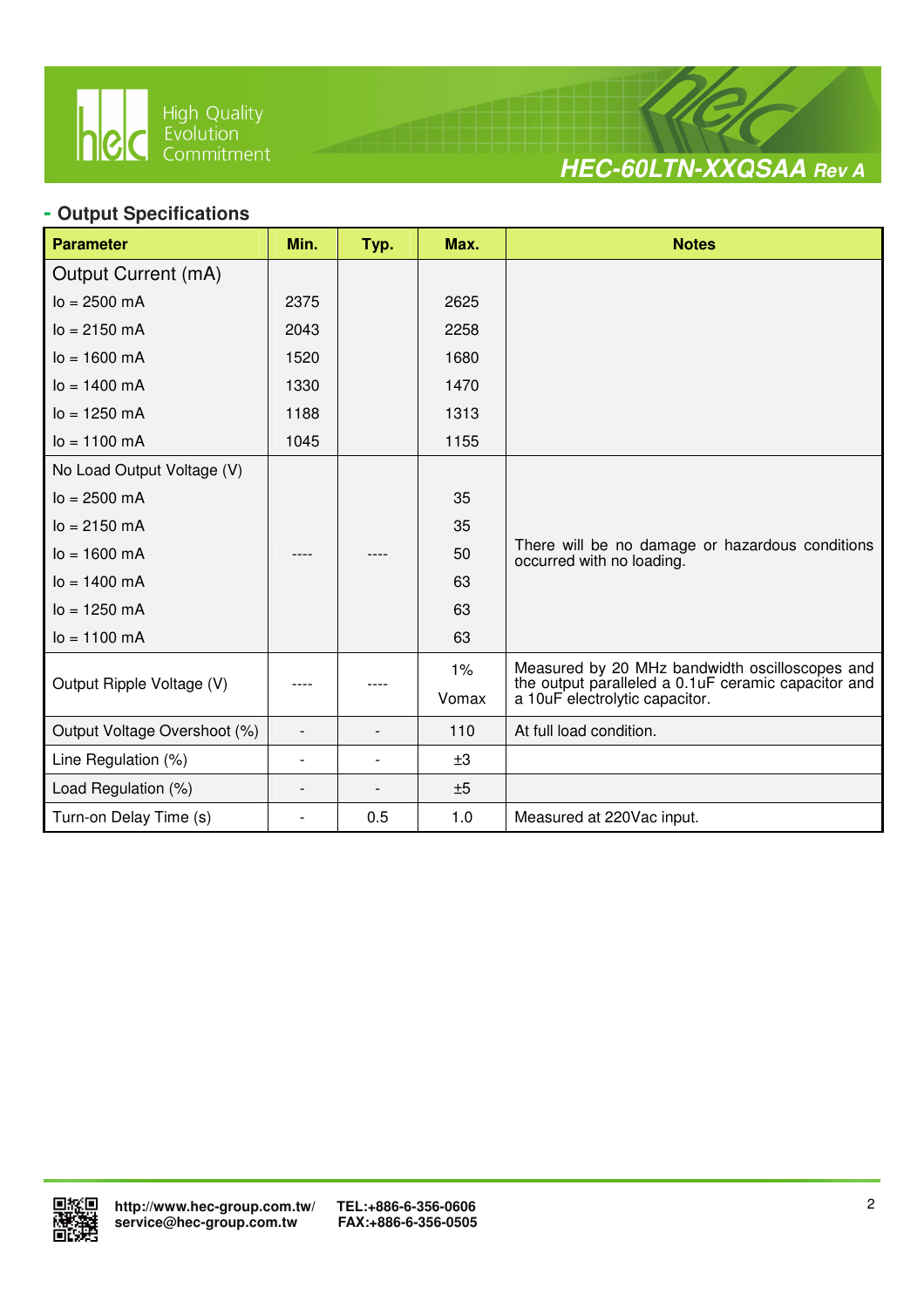

 $\overline{a}$ 



## **- General Specifications**

| <b>Parameter</b>                                | Min.    | Typ.                        | Max. | <b>Notes</b>                                                                                                                      |
|-------------------------------------------------|---------|-----------------------------|------|-----------------------------------------------------------------------------------------------------------------------------------|
| Efficiency (%)                                  |         |                             |      |                                                                                                                                   |
| $lo = 2500$ mA                                  |         |                             | 87   |                                                                                                                                   |
| $lo = 2150 mA$                                  |         |                             | 87   |                                                                                                                                   |
| $lo = 1600 mA$                                  |         |                             | 88   | Measured at full load and 120Vac input.                                                                                           |
| $lo = 1400$ mA                                  |         |                             | 88   |                                                                                                                                   |
| $lo = 1250 mA$                                  |         |                             | 88   |                                                                                                                                   |
| $lo = 1100 mA$                                  |         |                             | 88   |                                                                                                                                   |
| Efficiency (%)                                  |         |                             |      |                                                                                                                                   |
| $lo = 2500$ mA                                  |         |                             | 88   |                                                                                                                                   |
| $lo = 2150 mA$                                  |         |                             | 88   |                                                                                                                                   |
| $lo = 1600 mA$                                  |         |                             | 89   | Measured at full load and 277Vac input.                                                                                           |
| $lo = 1400$ mA                                  |         |                             | 88   |                                                                                                                                   |
| $lo = 1250 mA$                                  |         |                             | 88   |                                                                                                                                   |
| $lo = 1100 mA$                                  |         |                             | 88   |                                                                                                                                   |
| MTBF (hours)                                    | 320,000 |                             |      | Measured at full load 50°C ambient temperature<br>(MIL-HDBK-217F).                                                                |
| Life Time (hours)                               |         | 100,000                     |      | Measured at rated input voltage with full load, Case<br>temperature=60℃ @ Tc point.See life time vs. Tc<br>curve for the details. |
| Case Temperature (°C)                           |         |                             | 80   |                                                                                                                                   |
| Dimensions Millimeters( $L \times W \times H$ ) |         | $201 \times 62 \times 30.5$ |      |                                                                                                                                   |
| Net Weight (g)                                  |         |                             |      |                                                                                                                                   |

## **- Protection Functions**

| <b>Parameter</b>                | Min.                                                                                                                                                          | Typ. | Max.          | <b>Notes</b>                                                                                                         |  |  |
|---------------------------------|---------------------------------------------------------------------------------------------------------------------------------------------------------------|------|---------------|----------------------------------------------------------------------------------------------------------------------|--|--|
| Over Voltage Protection         |                                                                                                                                                               |      | 1.50<br>Vomax | In the event of an over-voltage condition, the LED<br>Drives shall Shut down o/p voltage, re-power on to<br>recover. |  |  |
| Over Temperature Protection     | Shut down o/p voltage with re-power on to recovery.                                                                                                           |      |               |                                                                                                                      |  |  |
| <b>Short Circuit Protection</b> | No damage shall occur when any output operating in a short circuit condition. The<br>power supply shall be self-recovery when the fault condition is removed. |      |               |                                                                                                                      |  |  |

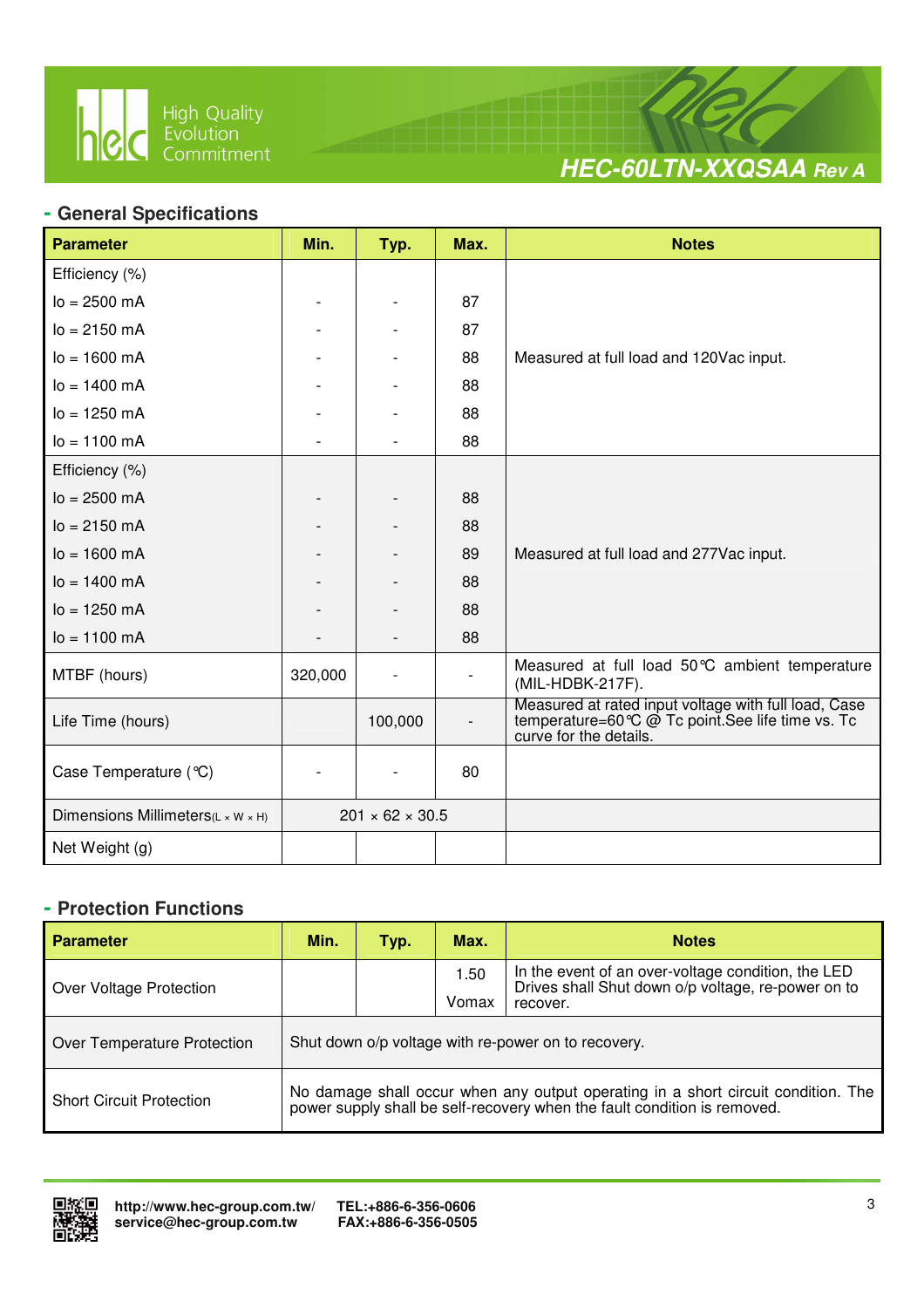

# **HEC-60LTN-XXQSAA Rev A**

### **- Environmental Specifications**

 $\overline{a}$ 

| <b>Parameter</b>           | Min. | Typ. | Max.  | <b>Notes</b>                                                        |
|----------------------------|------|------|-------|---------------------------------------------------------------------|
| Operating Temperature (°C) | -40  |      | $+60$ | Humidity: 20% RH to 80% RH; See Derating Curve for<br>more details. |
| Storage Temperature (°C)   | -40  |      | +80   | Humidity: 10% RH to 90% RH.                                         |

#### **- Safety and EMC Compliance**

| <b>Safety Category</b>      | <b>Standard</b>                                                            |
|-----------------------------|----------------------------------------------------------------------------|
| UL/CUL                      | UL8750, UL1310 Class 2, CSA C22.2 NO. 223-M91 Class 2.                     |
| <b>CE</b>                   | EN 61347-1, EN61347-2-13.                                                  |
| <b>EMI Standards Note 6</b> | <b>Notes</b>                                                               |
| EN 55015                    | Conducted emission Test & Radiated emission Test.                          |
| EN 61000-3-2                | Harmonic current emissions.                                                |
| EN 61000-3-3                | Voltage fluctuations & flicker.                                            |
| FCC Part 15                 | FCC 47 CFR Part 15 Subpart B, ICES-003 Issue 4 ANSI C63.4-2003             |
| <b>EMS Standards</b>        | <b>Notes</b>                                                               |
| EN 61000-4-2                | Electrostatic Discharge (ESD): 8 KV air discharge, 4 KV contact discharge. |
| EN 61000-4-3                | Radio-Frequency Electromagnetic Field Susceptibility Test-RS.              |
| EN 61000-4-4                | Electrical Fast Transient / Burst-EFT: Level 2, Criteria A.                |
| EN 61000-4-5                | Surge Immunity Test: AC Power Line: line to line 1 KV.                     |
| EN 61000-4-6                | Conducted Radio Frequency Disturbances Test-CS.                            |
| EN 61000-4-8                | Power Frequency Magnetic Field Test.                                       |
| EN 61000-4-11               | Voltage Dips.                                                              |
| EN 61547                    | Electromagnetic Immunity Requirements Applies To Lighting Equipment.       |

#### **Notes:**

- 1. Normal input voltage range 100~277Vac.
- 2. Measured at input 220V with a full load.
- 3. All specifications are typical at 25 °C unless otherwise stated.
- 4. Constant current operation region is preferably 60%~100% rated output voltage. This is the suitable operation region for LED related applications, but please reconfirm special electrical requirements for some specific system design.
- 5. Derating may be needed under low input voltages. Please check the static curve for more details.
- 6. The power supply is considered as a component that will be operated in combination with final equipment. Since EMC performance will be affected by the complete installation, the final equipment manufacturers must re-qualify EMC Directive on the complete installation again

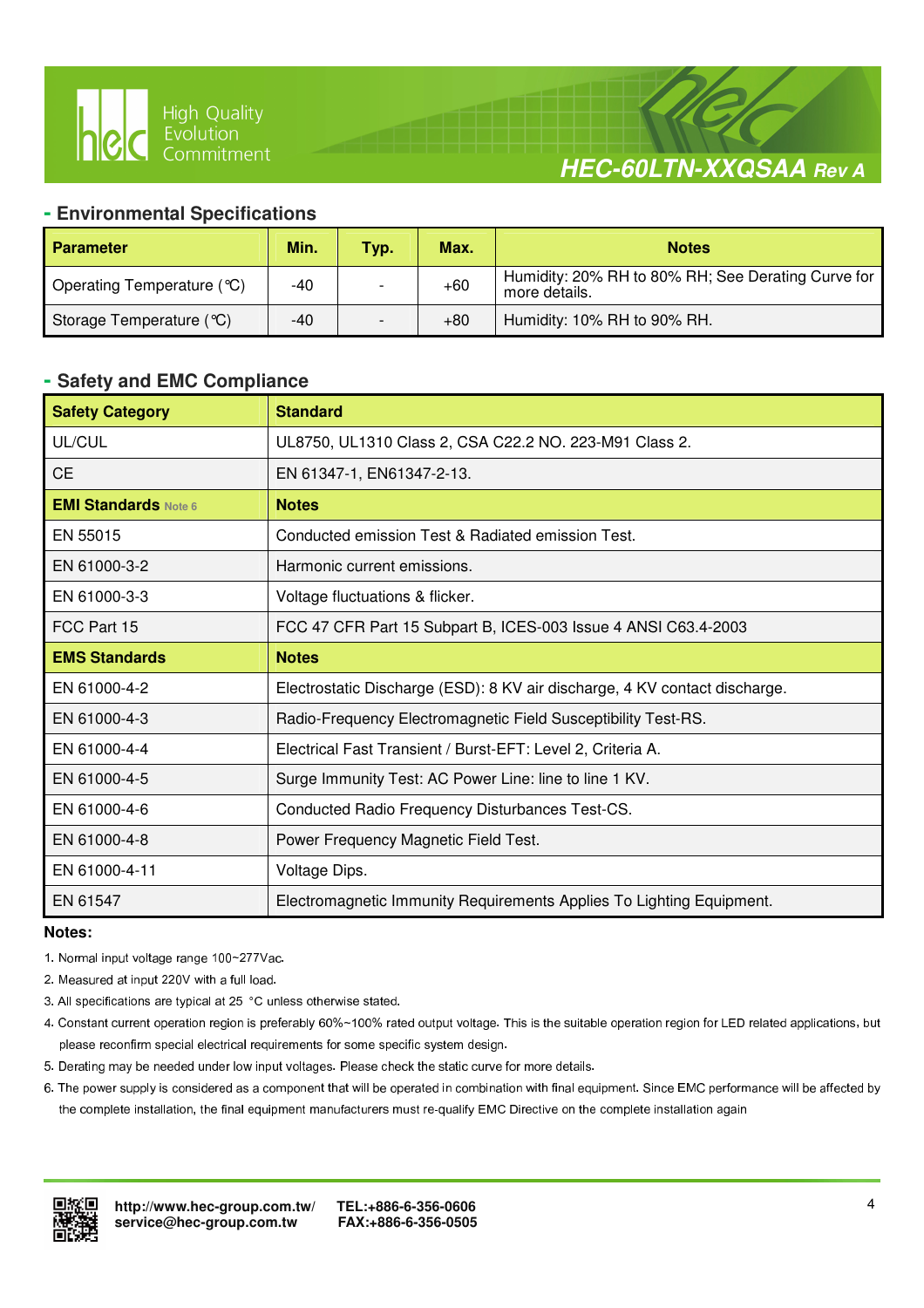

**HEC-60LTN-XXQSAA Rev A**

# **E. Electronic Curve**

## **- Derating Curve**  $\qquad$  **- Static Curve**



 $\overline{a}$ 



Input Voltage (V)

## **- Efficiency Characteristics Curve**



**- Power Factor Characteristics Curve** 

Efficnency vs. Output Voltage

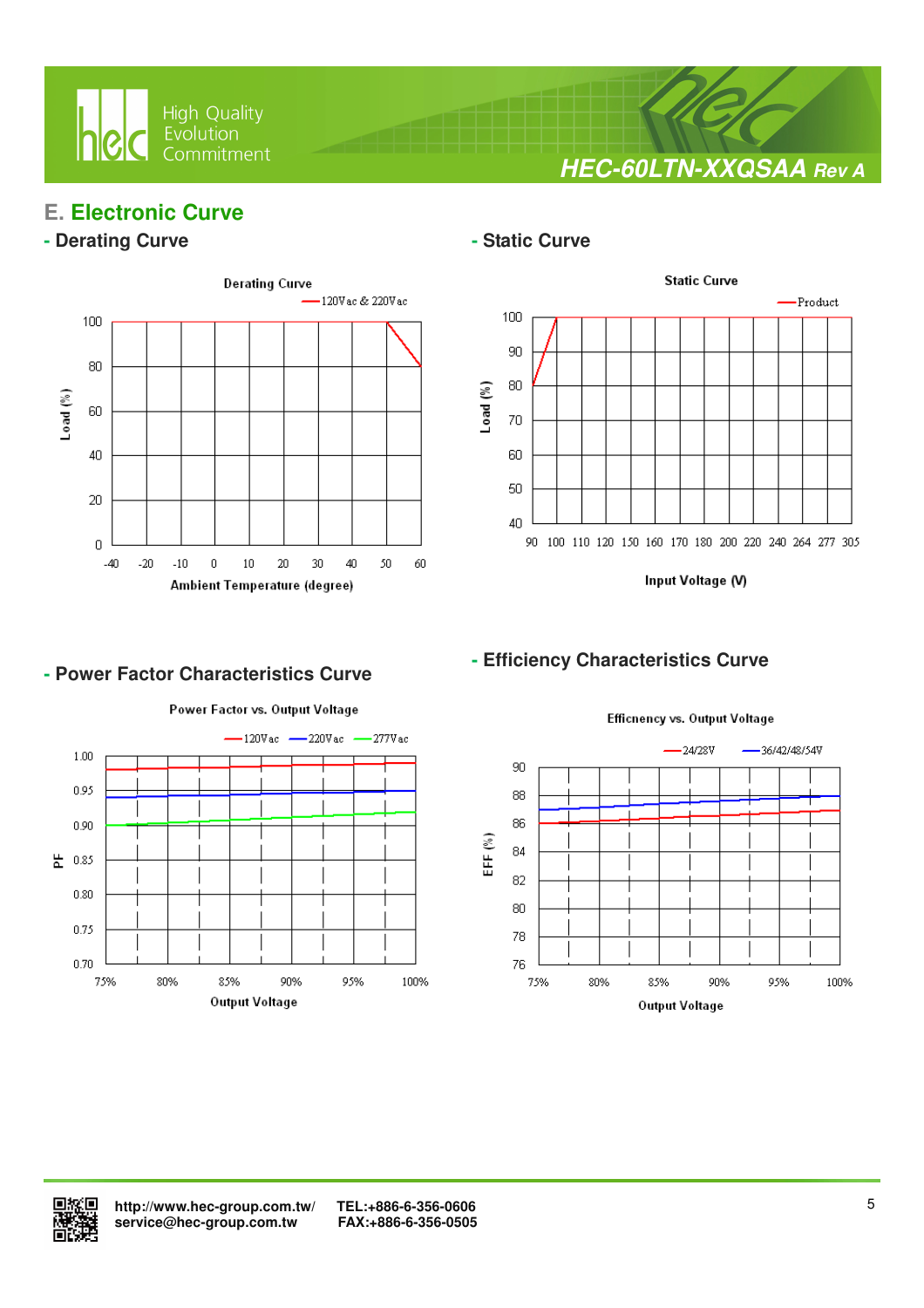

## **- Life Time vs. Case Temperature Curve**



# **F. Mechanical Outline**





 **http://www.hec-group.com.tw/ TEL:+886-6-356-0606**  service@hec-group.com.tw